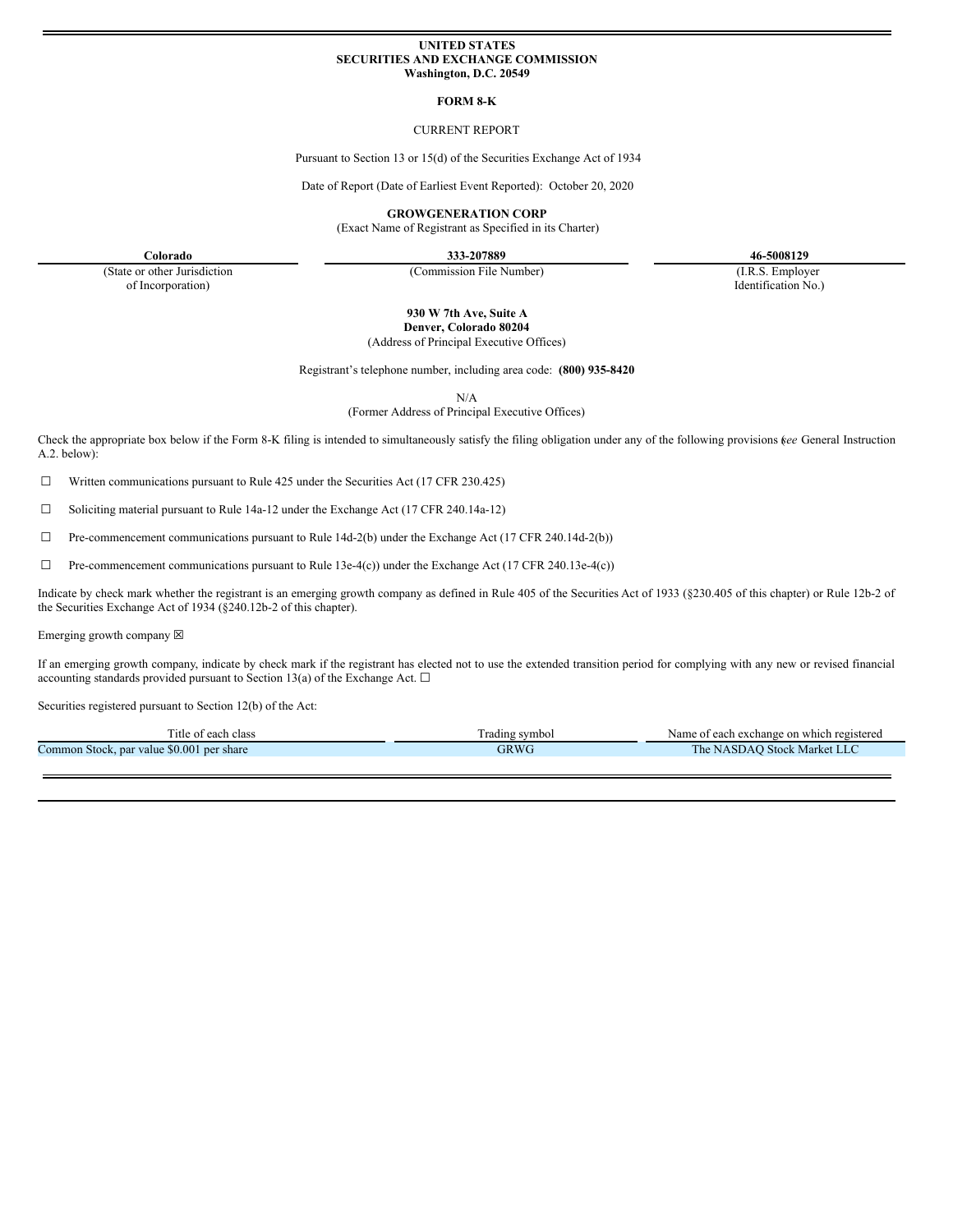### **Section 7 – Regulation FD**

## Item 7.01. Regulation FD Disclosure

On October 20, 2020, GrowGeneration Corp. (the "Company")published a press release regarding its acquisition of assets fromBig Green Tomato LLC, following which the number of the Company's stores in Michigan increased to six.

A copy of the press release is attached hereto as Exhibit 99.1. The information contained in this Current Report on Form 8-K (including the exhibit) is being furnished and shall not be deemed "filed" for the purposes of Section 18 of the Securities Exchange Act of 1934, as amended (the "Exchange Act"), or otherwise subject to the liabilities of that Section, nor shall it be deemed incorporated by reference in any filing under the Securities Act of 1933, as amended, or the Exchange Act, except as otherwise expressly stated in such filing.

# **Section 9 – Financial Statements and Exhibits**

Item 9.01. Financial Statements and Exhibits

(c) Exhibits

| Exhibit No. | Description                                          |
|-------------|------------------------------------------------------|
| 99.1        | 2020<br>20.<br><i>Jetober</i><br>dated ( )<br>elease |

1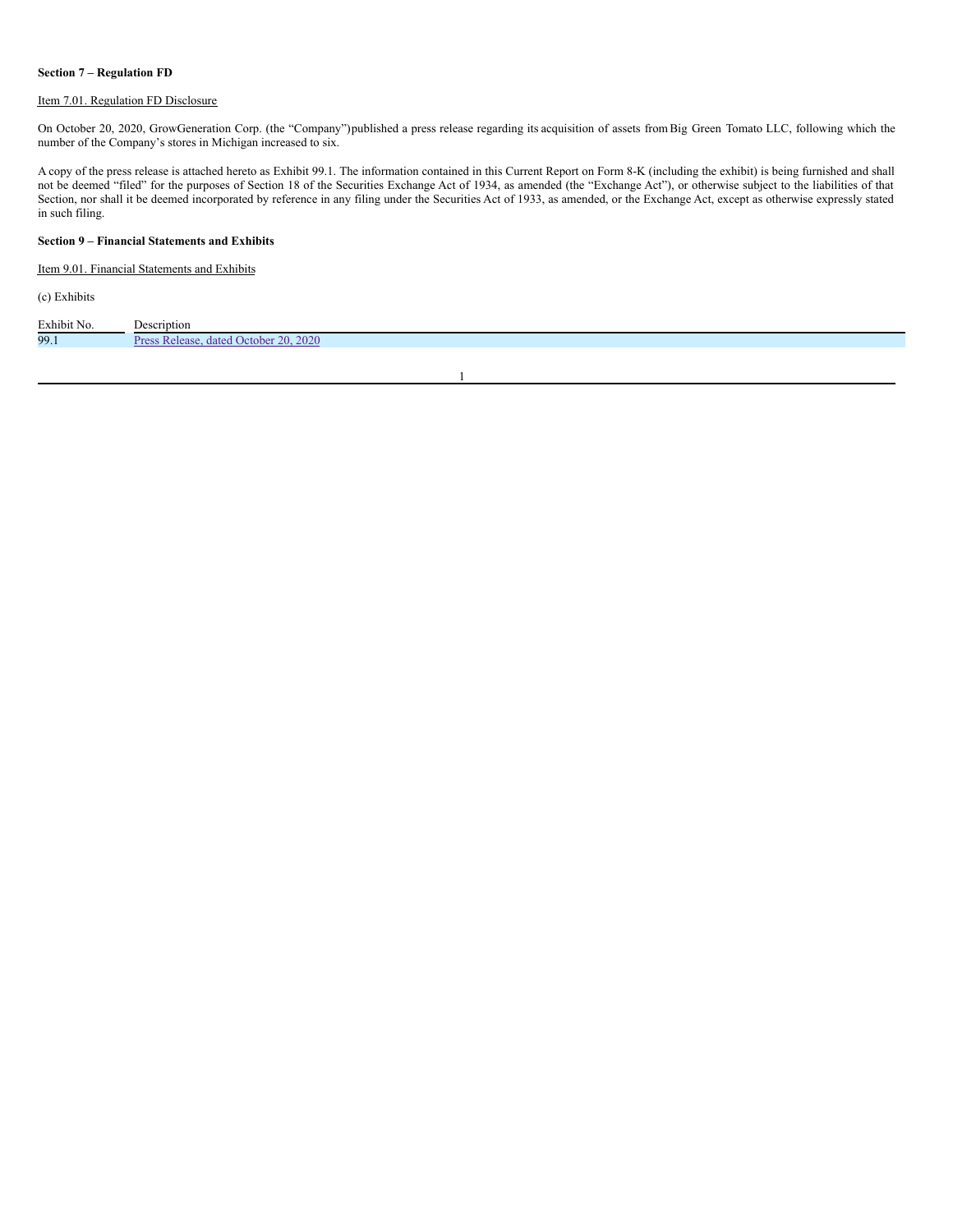# **SIGNATURES**

Pursuant to the requirements of the Securities Exchange Act of 1934, as amended, the Registrant has duly caused this report to be signed on its behalf by the undersigned thereunto duly authorized.

# Date: October 20, 2020 **GrowGeneration Corp.**

By: /s/ Darren Lampert Name: Darren Lampert Title: Chief Executive Officer